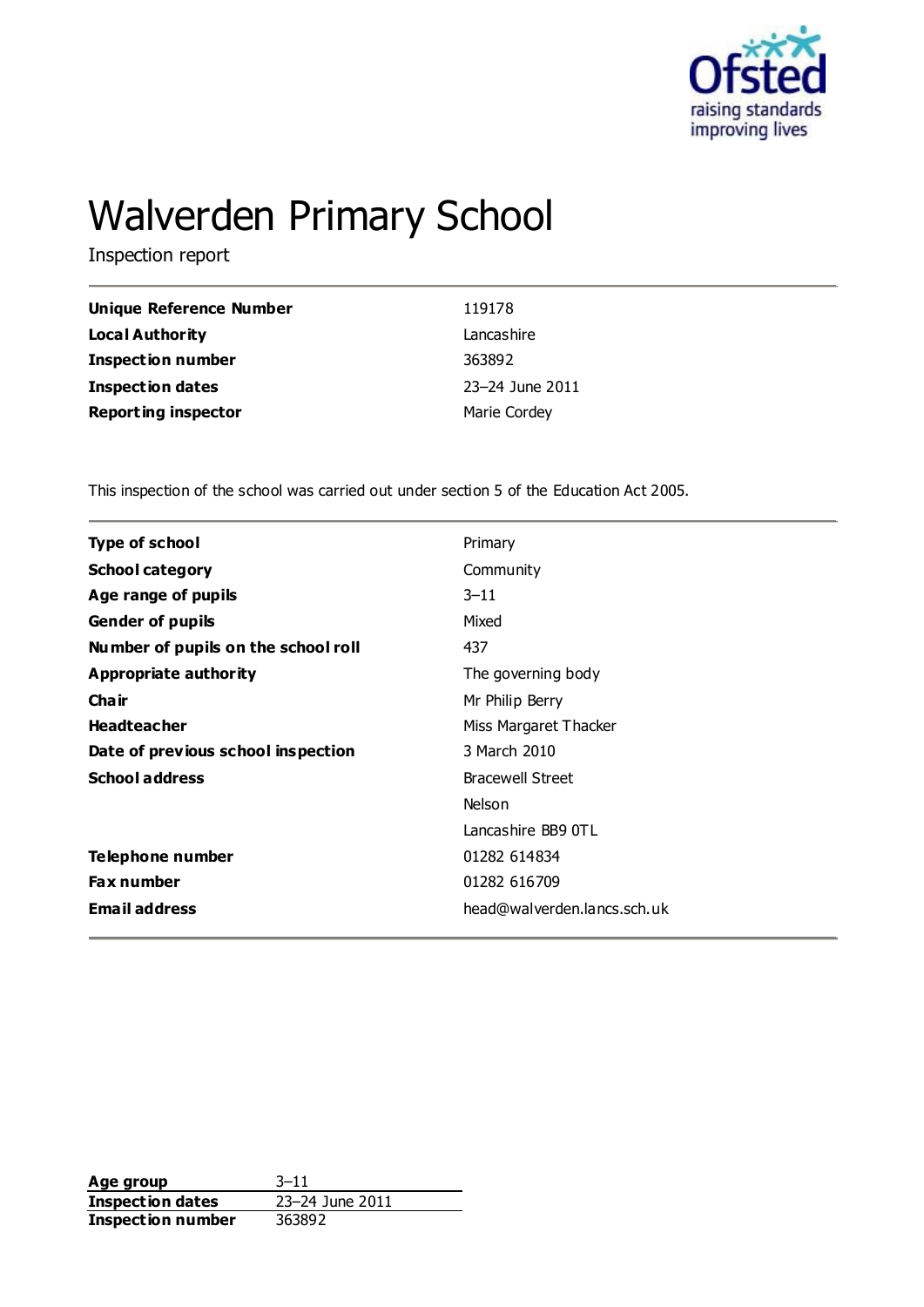The Office for Standards in Education, Children's Services and Skills (Ofsted) regulates and inspects to achieve excellence in the care of children and young people, and in education and skills for learners of all ages. It regulates and inspects childcare and children's social care, and inspects the Children and Family Court Advisory Support Service (Cafcass), schools, colleges, initial teacher training, work-based learning and skills training, adult and community learning, and education and training in prisons and other secure establishments. It assesses council children's services, and inspects services for looked after children, safeguarding and child protection.

Further copies of this report are obtainable from the school. Under the Education Act 2005, the school must provide a copy of this report free of charge to certain categories of people. A charge not exceeding the full cost of reproduction may be made for any other copies supplied.

If you would like a copy of this document in a different format, such as large print or Braille, please telephone 0300 123 4234, or email **[enquiries@ofsted.gov.uk](mailto:enquiries@ofsted.gov.uk)**.

You may copy all or parts of this document for non-commercial educational purposes, as long as you give details of the source and date of publication and do not alter the documentation in any way.

To receive regular email alerts about new publications, including survey reports and school inspection reports, please visit our website and go to 'Subscribe'.

Royal Exchange Buildings St Ann's Square Manchester M2 7LA T: 0300 123 4234 Textphone: 0161 618 8524 E: **[enquiries@ofsted.gov.uk](mailto:enquiries@ofsted.gov.uk)**

W: **[www.ofsted.gov.uk](http://www.ofsted.gov.uk/)**

© Crown copyright 2011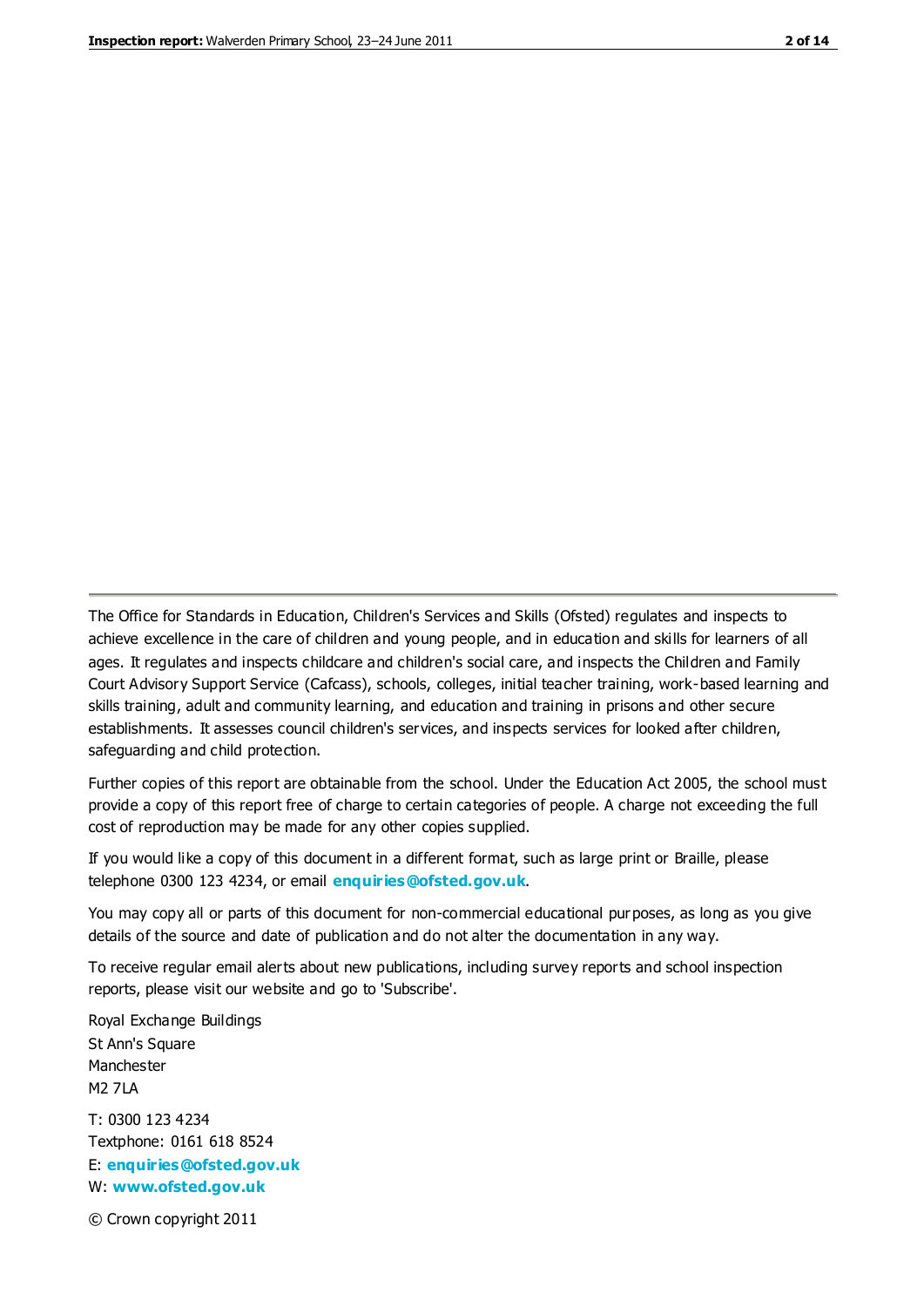# **Introduction**

This inspection was carried out by four additional inspectors. The inspectors visited 23 lessons and observed 15 teachers. They held meetings with members of the governing body, staff and groups of pupils. They observed the school's work and looked at documentation, including the school's self-evaluation evidence, the school improvement plan and internal and external monitoring reports of the school's work. Inspectors also analysed 44 questionnaires completed by parents and carers and also questionnaires completed by pupils and staff.

The inspection team reviewed many aspects of the school's work. It looked in detail at a number of key areas.

- $\blacksquare$  How well pupils in all subjects achieve, particularly in writing and mathematics.
- $\blacksquare$  How effective the curriculum and the quality of teaching are in challenging and engaging pupils, and raising their attainment.
- The capacity demonstrated by leaders and managers in sustaining school improvement.

# **Information about the school**

The school is larger than most primary schools. The proportion of pupils known to be eligible for free school meals is well-above average. The vast majority of pupils are from minority ethnic groups, largely of Pakistani heritage. The proportion of pupils with special educational needs and/or disabilities is average. The number of pupils who are at an early stage of learning English as an additional language is above average. The school has gained Healthy School status, and the Activemark for its sport provision. The deputy headteacher took up post in January 2011. The governing body manages extended provision in a daily breakfast club. At the time of its last inspection the school was subject to a notice to improve.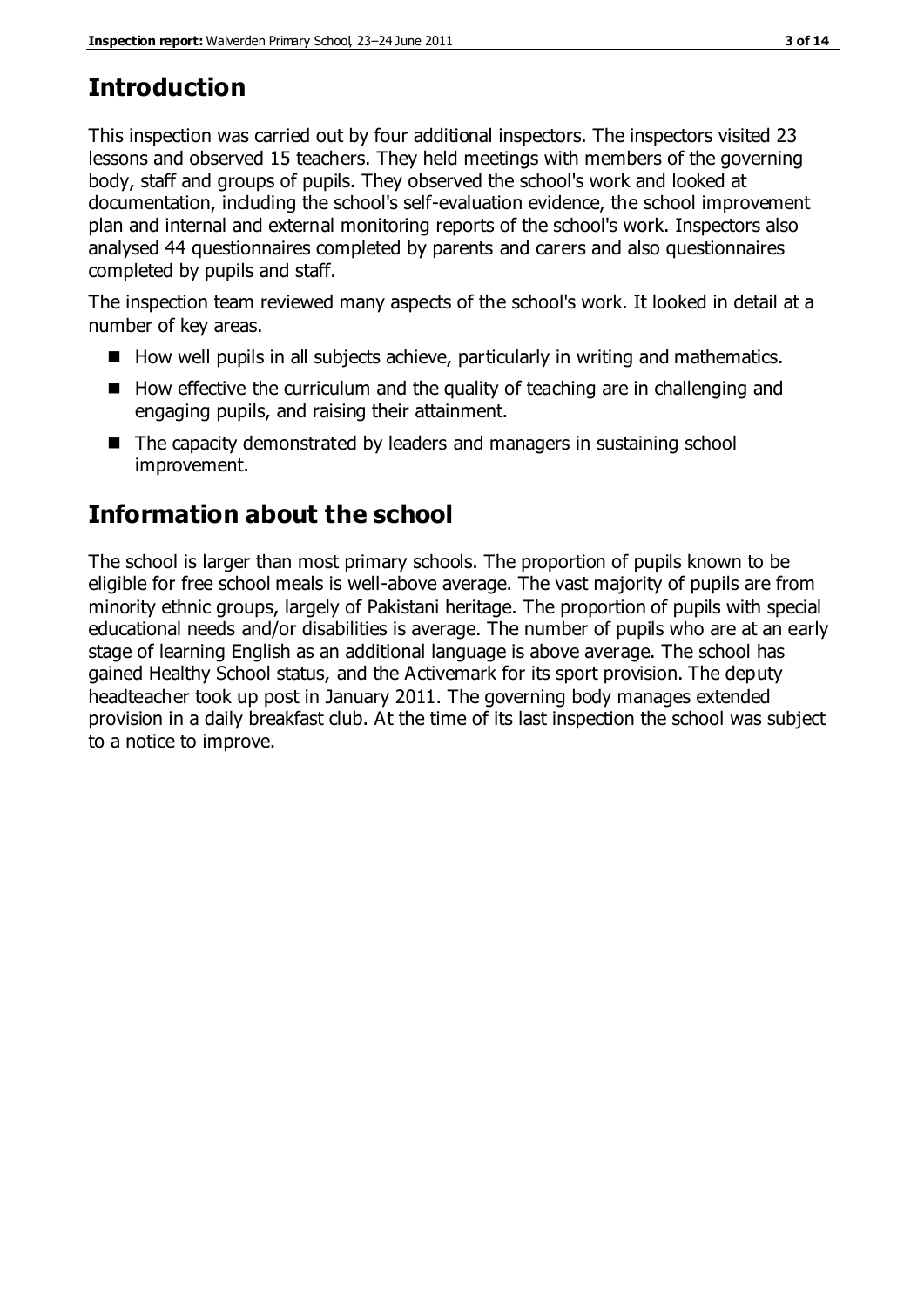# **Inspection judgements**

| Overall effectiveness: how good is the school?  | 3  |
|-------------------------------------------------|----|
| The school's capacity for sustained improvement | -3 |

# **Main findings**

In accordance with section 13 (5) of The Education Act 2005, Her Majesty's Chief Inspector is of the opinion that the school no longer requires significant improvement.

This is a satisfactory school. There are very clear signs that it is improving securely. Good care, guidance and support for pupils are at the core of the school's character. Pupils are looked after well and they receive good care and support which positively promote their personal development. Pupils are proud of their school and their local community. They demonstrate this by taking on a wide range of responsibilities and contributing to the life of the local community with enthusiasm.

Pupils make satisfactory progress which is improving quickly, although their attainment is low by the time they leave school at the end of Year 6. Leaders and the governing body, with the support of the local authority, have rigorously tackled weaknesses in teaching, set more challenging targets and systematically tracked the progress of individual pupils towards meeting these targets. As a result, the quality of teaching has improved and is now good and underpinning the rapidly improving progress. It is enabling pupils to overcome a legacy of low attainment and make much faster progress. Consequently, attainment in Years 3, 4 and 5 has risen significantly and is now on track to be average by the end of Key Stage 2. Attainment in Year 6 has also risen rapidly but overall remains low in this year group because these pupils have had to close the biggest gaps in their learning.

Pupils enjoy coming to school and their attendance has improved significantly. The school's effective strategies and the actions of the family support officer have been instrumental in bringing this about. The clear signs of improvement, together with accurate self-evaluation, demonstrate the school's satisfactory capacity to sustain improvements. Pupils with special educational needs and/or disabilities and those who speak English as an additional language successfully overcome barriers to their learning and make good progress because of the very effective, focused support they receive. Challenging targets and high expectations of pupils' capabilities are important elements in this rapidly improving school. Although attainment is improving quickly in reading, writing and mathematics it is rising most strongly in reading. There are still some noticeable weaknesses in pupils' spelling, punctuation and grammar, and in their problem-solving skills and application of their mathematical knowledge. The school has accurately identified this as a priority for improvement and has put in place robust procedures to bring about the necessary improvement.

Good quality teaching has been the catalyst for change. It is reflected in positive relationships and pupils' much improved enjoyment of learning. Almost all lesson planning is carefully worked out in order to raise pupils' attainment. However, occasionally work is not challenging enough, especially in some classes in Key Stage 1. Opportunities are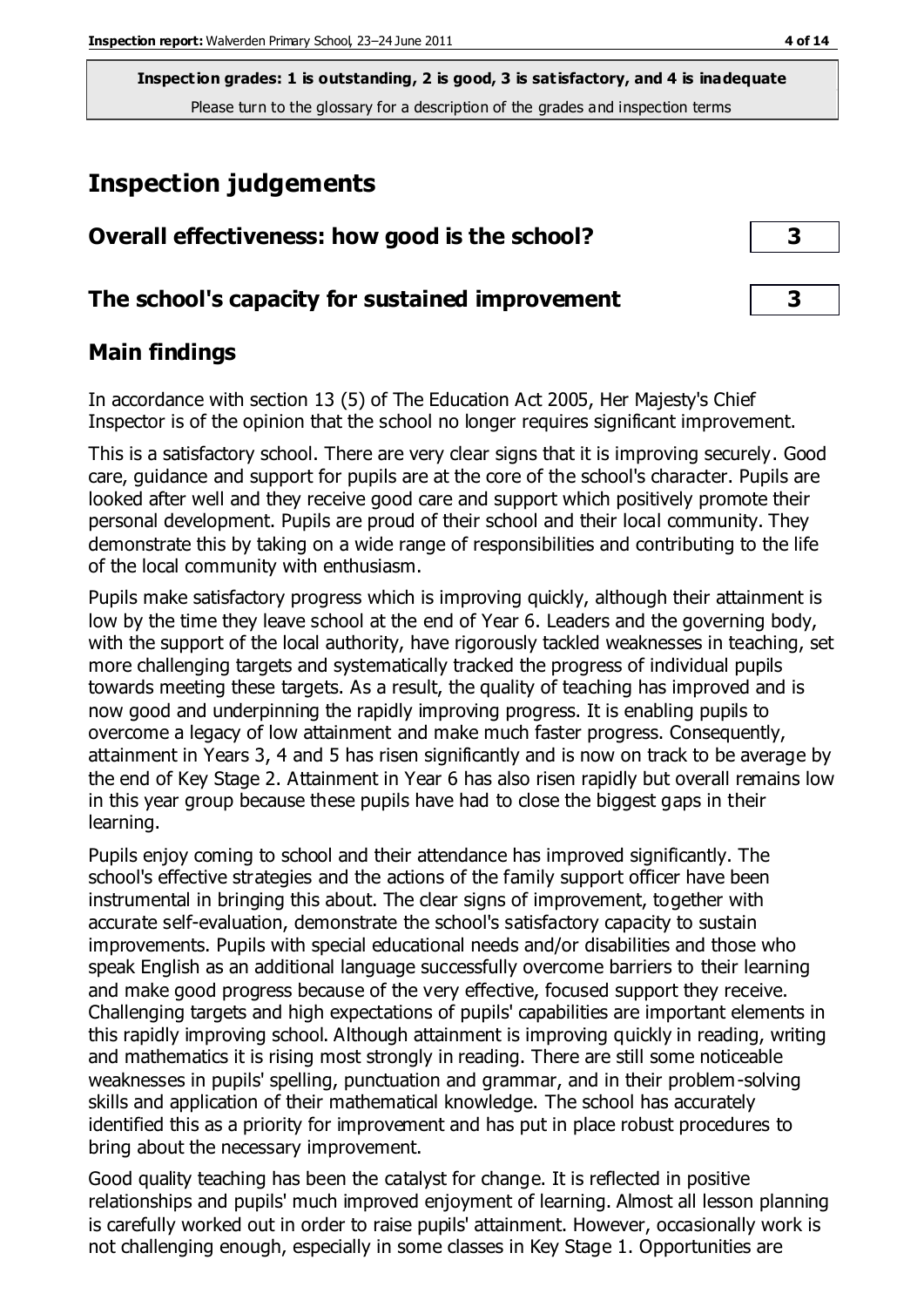missed, for instance, to engage and challenge some pupils according to their interests and capabilities, and to develop pupils' basic skills of literacy and numeracy in a range of subjects.

Up to 40% of the schools whose overall effectiveness is judged satisfactory may receive a monitoring visit by an Ofsted inspector before their next section 5 inspection.

# **What does the school need to do to improve further?**

- Raise attainment further, especially in writing and mathematics, by:
	- focusing more sharply on improving pupils' basic skills in spelling, punctuation and grammar
	- focusing more on improving pupils' application of mathematical knowledge and their problem-solving skills.
- Make sure that the small amount of satisfactory teaching, especially in some classes in Key Stage 1, is improved so that it is at least good by:
	- making sure the needs of all pupils are suitably met
	- ensuring that the development of pupils' literacy and numeracy skills are a focus in teaching across a range of subjects.

## **Outcomes for individuals and groups of pupils 3**

Pupils enjoy lessons most when they are very involved and they have opportunities to think and reflect. This is evident in their enthusiasm for debate and when they challenge each other in 'talking partner' groups. Pupils say that they appreciate lessons where they are challenged to achieve their best possible work. In these lessons, they are completely focused on their learning because of their teachers' high expectations and good subject knowledge. Pupils were engrossed, for example, when they fulfilled their teacher's aim of using high-level mathematical vocabulary to describe measures of length and weight. Pupils become a little restless on the few occasions when there are fewer opportunities to be as involved and the work is less challenging.

Children's starting points to the Early Years Foundation Stage vary but, overall, are wellbelow expectations for their age. They make good progress in the Early Years Foundation Stage and most pupils now begin Year 1 at below-average levels, although their written skills are weaker. In Key Stages 1 and 2, attainment has been stubbornly low. However, good teaching is accelerating rapidly the progress pupils make and as a result, attainment is rising securely, particularly in reading. Pupils with special educational needs and/or disabilities and those who speak English as an additional language make good progress because of the sharply focused support they receive in one-to-one lessons and in small groups.

Pupils enjoy the many opportunities they are given to celebrate their own cultural heritage and also to understand the cultures of people from different faiths and backgrounds. Pupils behave well, respect and value others and are generous fund-raisers, reflecting their good spiritual, moral, social and cultural development. They are unfailingly polite and courteous to visitors. Pupils have a good understanding about the importance of leading a healthy lifestyle because it has a sharp focus in the curriculum. The school also provides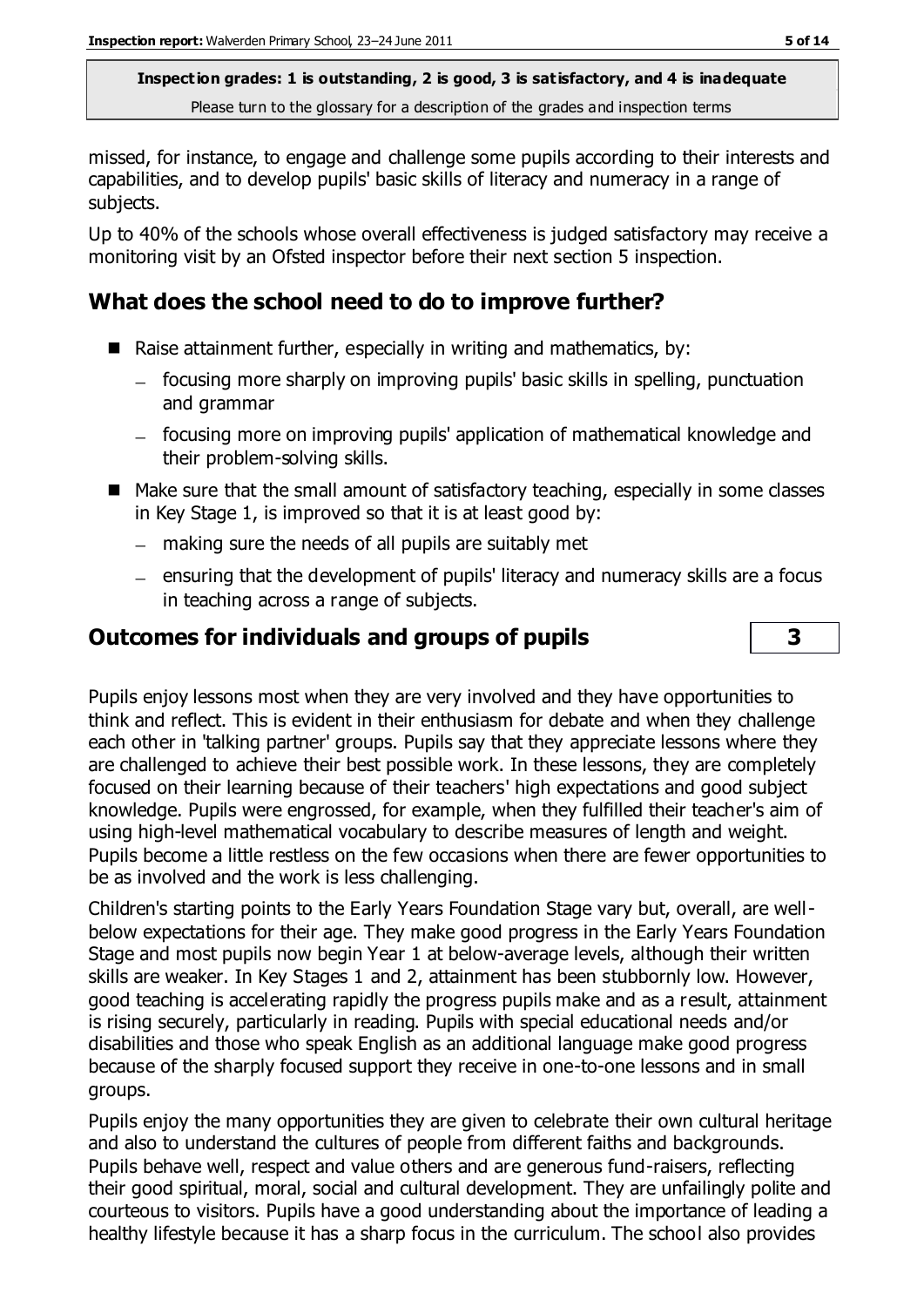# **Inspection grades: 1 is outstanding, 2 is good, 3 is satisfactory, and 4 is inadequate**

Please turn to the glossary for a description of the grades and inspection terms

pupils with nutritionally balanced school lunches and a wide variety of physical education activities. The vast majority of pupils feel very safe in school. A very small minority, however, express some concerns about the rough behaviour of a very few pupils that they find unsettling.

These are the grades for pupils' outcomes

| Pupils' achievement and the extent to which they enjoy their learning                                                     | 3              |
|---------------------------------------------------------------------------------------------------------------------------|----------------|
| Taking into account:<br>Pupils' attainment <sup>1</sup>                                                                   | 4              |
| The quality of pupils' learning and their progress                                                                        | 3              |
| The quality of learning for pupils with special educational needs and/or disabilities<br>and their progress               |                |
| The extent to which pupils feel safe                                                                                      | 3              |
| Pupils' behaviour                                                                                                         | $\mathbf{2}$   |
| The extent to which pupils adopt healthy lifestyles                                                                       | $\overline{2}$ |
| The extent to which pupils contribute to the school and wider community                                                   | $\overline{2}$ |
| The extent to which pupils develop workplace and other skills that will contribute to<br>their future economic well-being | 3              |
| Taking into account:<br>Pupils' attendance <sup>1</sup>                                                                   |                |
| The extent of pupils' spiritual, moral, social and cultural development                                                   | 2              |

<sup>1</sup> The grades for attainment and attendance are: 1 is high; 2 is above average; 3 is broadly average; and 4 is low

# **How effective is the provision?**

Almost all lessons are carefully planned to meet the needs of the different abilities and interests of pupils in each class. In these lessons the detailed subject knowledge of teachers is used effectively to engage pupils in challenging work. In a literacy lesson, for example, pupils were challenged to think for themselves when analysing the life cycle of animals. Looking after the class hamster provided an insight and gave pupils first-hand experience of animal life. They went on to use information and communication technology (ICT), reference books and poetry to produce well-written and thoughtful accounts. Teaching assistants are used effectively to support pupils in small groups and individually because they use accurate assessment information to plan individual and group support. Occasionally, when the teacher speaks for too long, pupils' engagement in their learning is reduced. Also on occasion, opportunities are missed to develop pupils' basic skills in literacy and numeracy through other subjects. Most pupils know how to improve their work because of thoughtful and helpful marking but, very occasionally, opportunities are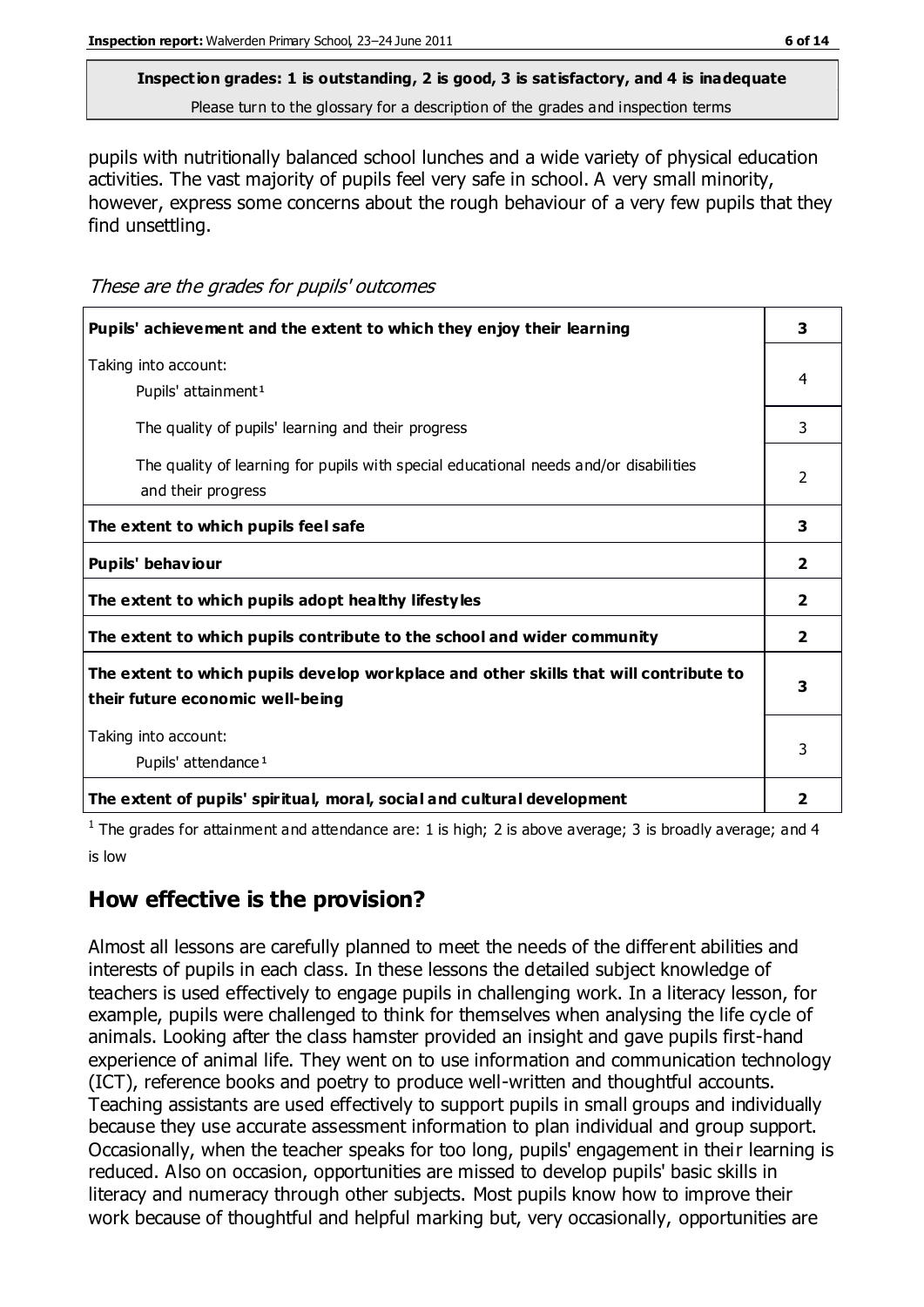missed to ensure that pupils know precisely what they need to do in order to improve their work.

Leaders have concentrated on providing a curriculum that brings learning to life and emphasises the acquisition of basic skills. Pupils' first-hand experiences, their involvement in choosing themes and topics and the teaching of basic skills in ICT are all used very effectively to help improve pupils' basic skills and to improve their work in other subjects. Provision for music and sport, in particular, is strong. Pupils enjoy these lessons very much. A broad range of visits and visitors enrich pupils' knowledge and understanding of a wide range of subjects. There are many activities at lunch times and after school. These are much appreciated by pupils and their parents and carers, whether it is football or rounders. The Sports Development Manager actively promotes pupils' participation in sport, much to their delight.

Pupils' welfare is given a high priority. For example, the school provides a daily breakfast club which gives participating pupils a good start to the day. The school's commitment to the care of pupils is reflected in the well-targeted support for those pupils who, because of their circumstances, are potentially vulnerable, those who have special educational needs and/or disabilities and those who speak English as an additional language. Rapid identification of their needs and precise, focused attention by school staff and outside specialists make a significant contribution to their good progress. Despite the larger-thanaverage size of the school, pupils are known as individuals by staff. Pupils' emotional development and learning are supported well because of good partnerships with outside agencies, such as specialist educational needs services, the local authority and local schools.

Children are well prepared when they begin school life in the Nursery classes. Pupils are then supported well for each new stage in their education. They look forward to going to high school because they have the opportunity to visit their school and meet secondaryage pupils.

| The quality of teaching                                                                                    |  |
|------------------------------------------------------------------------------------------------------------|--|
| Taking into account:<br>The use of assessment to support learning                                          |  |
| The extent to which the curriculum meets pupils' needs, including, where relevant,<br>through partnerships |  |
| The effectiveness of care, guidance and support                                                            |  |

These are the grades for the quality of provision

## **How effective are leadership and management?**

Leadership is improving. The strengthened senior leadership team now includes a deputy headteacher who supports the headteacher effectively. Staff are committed and united in their drive to improve pupils' outcomes. The local authority is supporting the school effectively in developing leadership roles. Weaknesses in the quality of teaching have been tackled systematically and successfully because of leaders' tenacity and effective challenge and support. Differences in pupils' attainment in writing, for example, are beginning to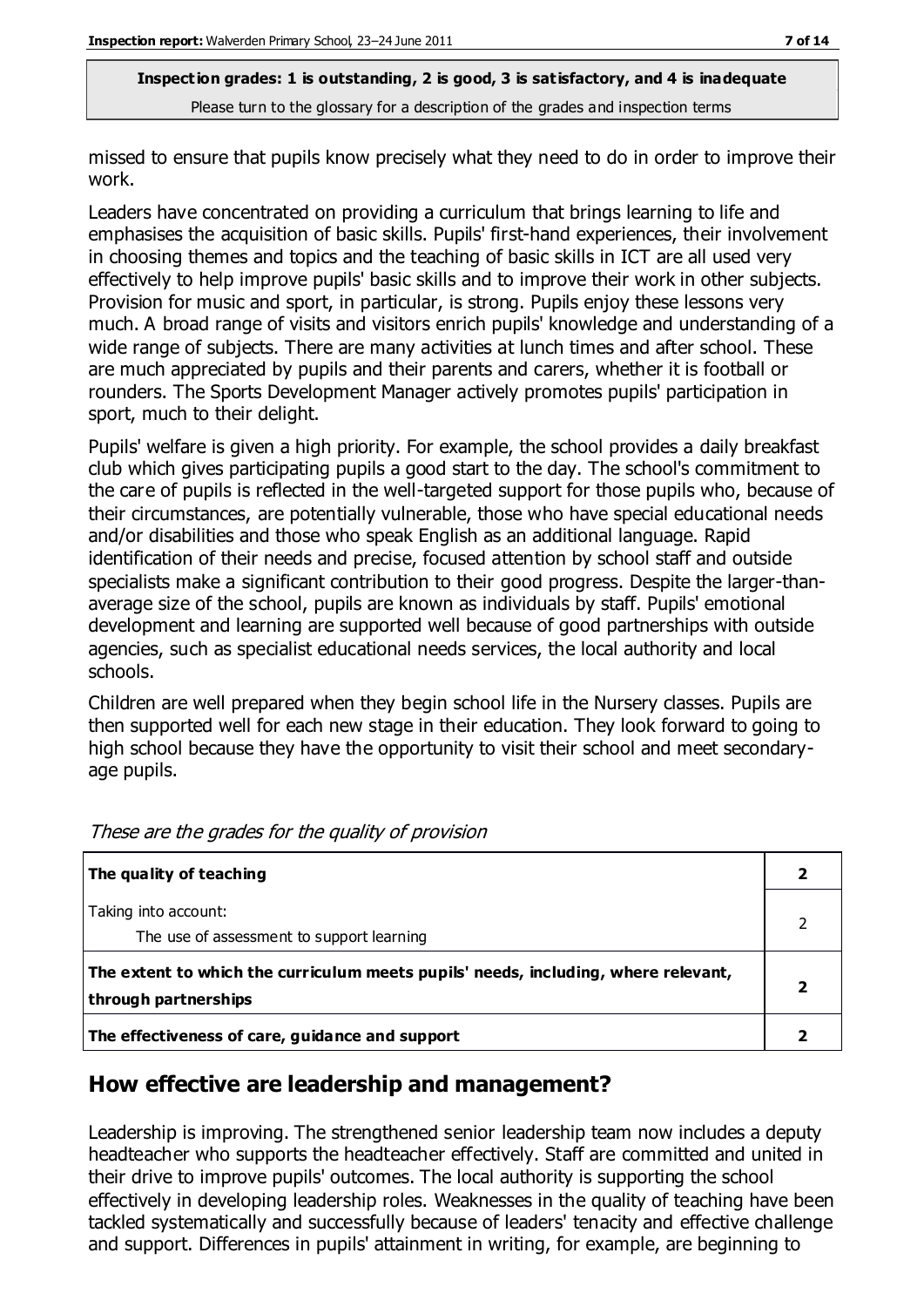narrow, reflecting the school's satisfactory commitment to equality of opportunity. Respect for people from all walks of life is developed well because of the school's effective emphasis on tackling discrimination.

Safeguarding arrangements exceed national requirements and the governing body is very active in ensuring it carries out its safeguarding responsibilities. Risk assessments and safeguarding systems are very thorough and regularly reviewed. The family support officer promotes the safeguarding of all pupils and their families well, particularly those whose circumstances may make them particularly vulnerable.

Leaders and managers, including the governing body, have been astute in the use of funds to improve resources. This is most noticeable and effective in the provision for the Nursery classes and for improving ICT resources. The governing body is increasingly challenging the school's performance and becoming more involved in school life.

The good promotion of community cohesion is reflected in the wide contribution to a range of activities, at school, local and international level. The school plays a very active part in the local Community Cohesion Project. Parents and carers are very supportive of the school and are regularly informed about their child's performance. They have been very effective in working with school to improve attendance.

| The effectiveness of leadership and management in embedding ambition and driving<br><i>improvement</i>                                                           |                |
|------------------------------------------------------------------------------------------------------------------------------------------------------------------|----------------|
| Taking into account:<br>The leadership and management of teaching and learning                                                                                   | 2              |
| The effectiveness of the governing body in challenging and supporting the<br>school so that weaknesses are tackled decisively and statutory responsibilities met | 3              |
| The effectiveness of the school's engagement with parents and carers                                                                                             | 3              |
| The effectiveness of partnerships in promoting learning and well-being                                                                                           | 3              |
| The effectiveness with which the school promotes equality of opportunity and tackles<br>discrimination                                                           | 3              |
| The effectiveness of safeguarding procedures                                                                                                                     | $\overline{2}$ |
| The effectiveness with which the school promotes community cohesion                                                                                              | 2              |
| The effectiveness with which the school deploys resources to achieve value for money                                                                             | 3              |

These are the grades for leadership and management

# **Early Years Foundation Stage**

Children greatly enjoy their time in the Early Years Foundation Stage. A wide range of activities, such as sand and water play, art, ICT and role play, which they enjoy immensely, stimulate their imagination and learning. They are very keen and convincing shopkeepers, doctors and teachers. Teaching is good. Consequently, children make good progress in all aspects of learning and especially in their personal development. Children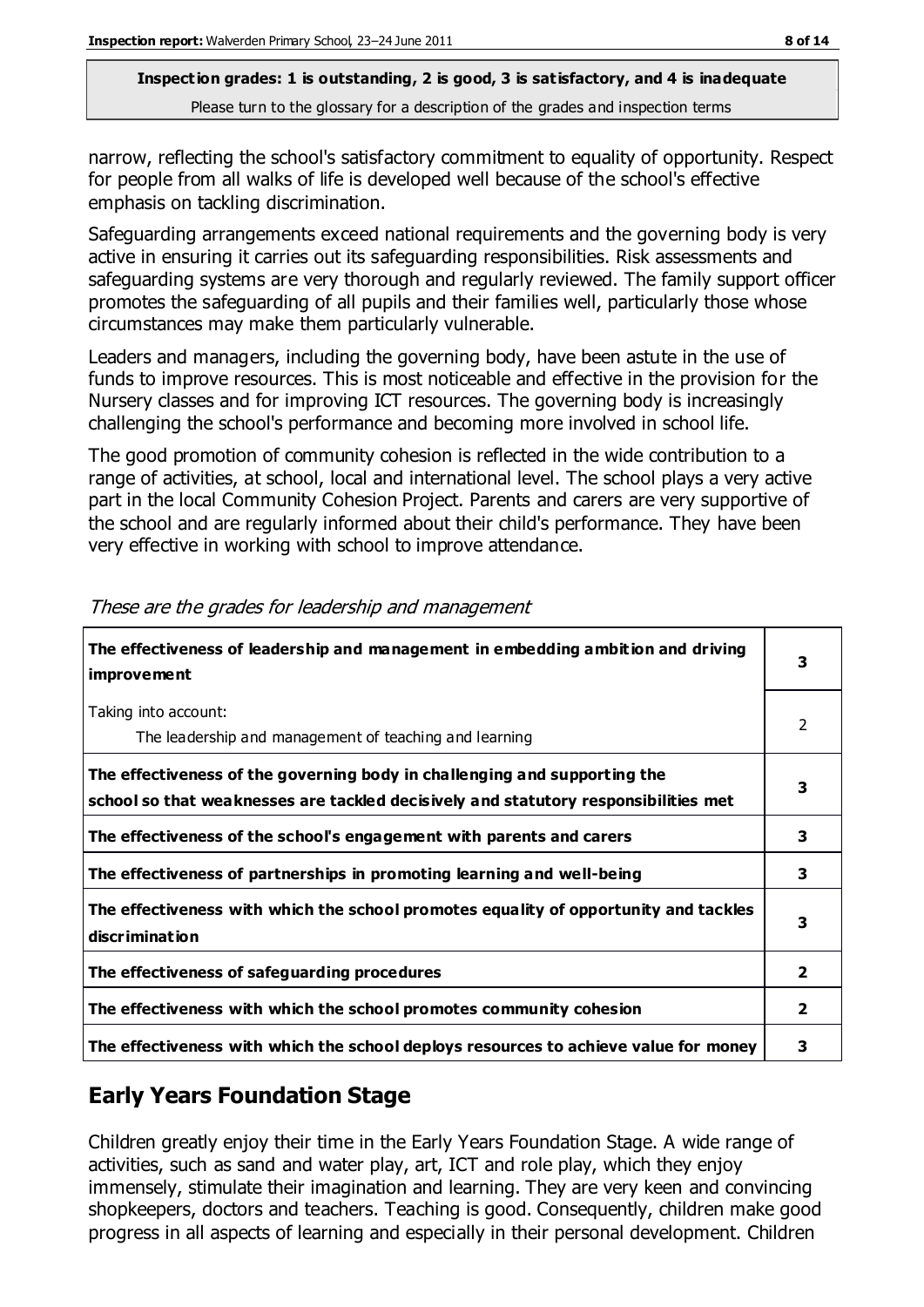are eager to play outdoors where they make good progress in their learning, particularly in their writing and number skills, and in developing their independence. The range and impact of outdoor activities has improved in Reception classes but, in the Nursery classes, some opportunities are missed to make the most of outdoor-learning opportunities. Four children from the Nursery class were enthralled by pouring water down a pipe and into a container. Their language skills developed as well as their confidence and independence because they were stimulated and challenged by this activity. Not enough children, however, are guided sufficiently to take advantage of such opportunities. The school is aware of the need to develop this further in order to provide children with a broader variety of learning experiences and is taking steps to address the issue. Positive relationships between children and adults reflect the effective team work of all the staff in meeting children's needs.

Leadership and management are good. The leader of the Early Years Foundation Stage is knowledgeable and astute. She provides clear direction for a successful setting. Staff work well together and there are very good links with parents and carers, who are very supportive of their children's learning both in school and at home. Children are looked after carefully and welfare requirements are fully met.

| Overall effectiveness of the Early Years Foundation Stage                             |  |
|---------------------------------------------------------------------------------------|--|
| Taking into account:<br>Outcomes for children in the Early Years Foundation Stage     |  |
| The quality of provision in the Early Years Foundation Stage                          |  |
| The effectiveness of leadership and management of the Early Years Foundation<br>Stage |  |

These are the grades for the Early Years Foundation Stage

# **Views of parents and carers**

There was a below-average rate of returned questionnaires when compared to other primary schools. Of those returned, the vast majority of parents and carers were happy with the school's provision and indicated that their child enjoyed school. Almost all agreed that the school helped their children to adopt a healthy lifestyle and inspection findings confirm that pupils are very keen on keeping fit and eating healthily. A small number of parents and carers were concerned about behaviour. Inspectors followed this up carefully during the inspection. Observations of behaviour in classes and around school, and discussions with pupils confirmed that behaviour is good. In addition, a small number of parents and carers were concerned about leadership and management. The newly strengthened senior leadership team is working effectively to secure improvement and to involve parents and carers further.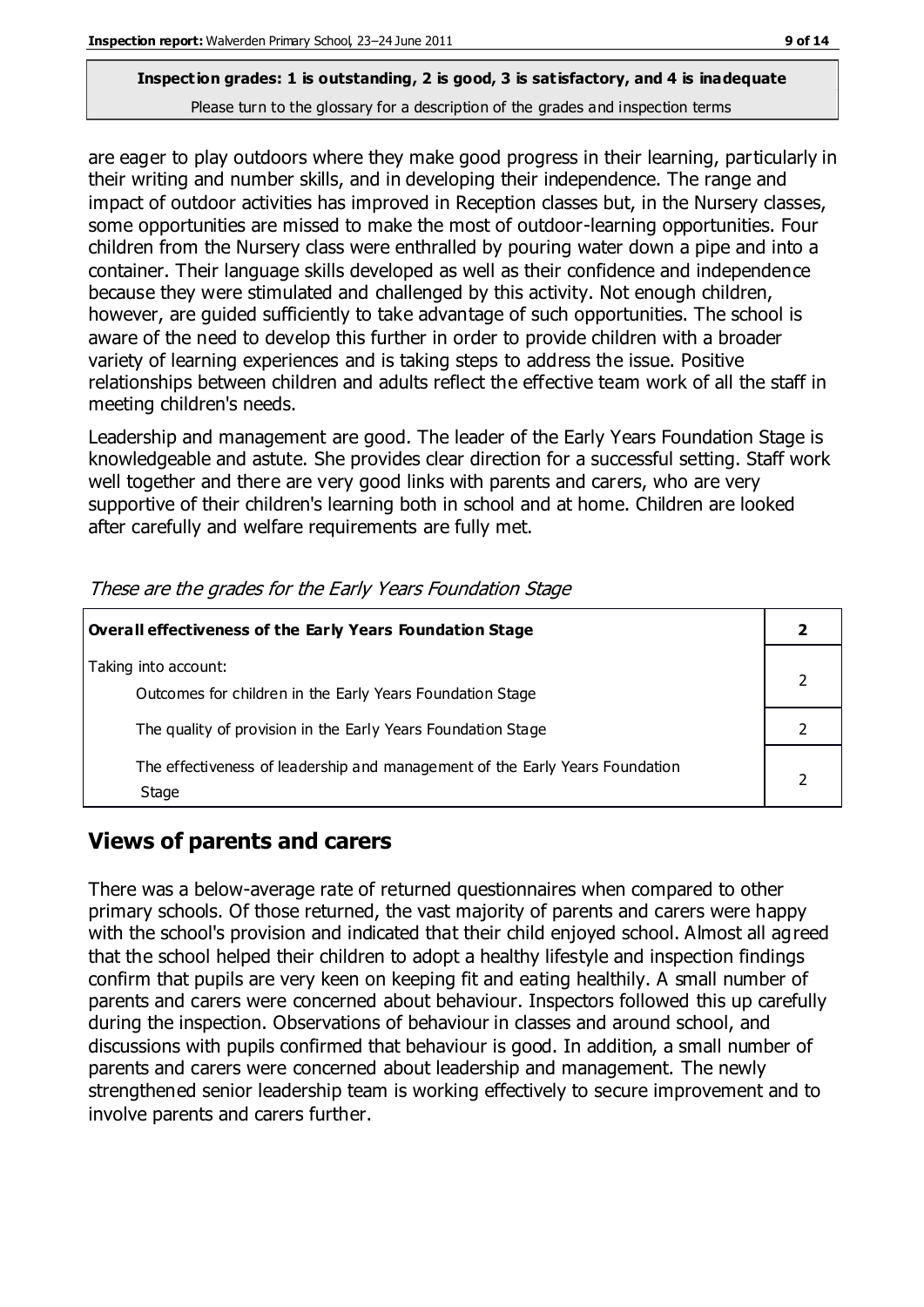#### **Responses from parents and carers to Ofsted's questionnaire**

Ofsted invited all the registered parents and carers of pupils registered at Walverden Primary School to complete a questionnaire about their views of the school.

In the questionnaire, parents and carers were asked to record how strongly they agreed with 13 statements about the school.

The inspection team received 44 completed questionnaires by the end of the on-site inspection. In total, there are 437 pupils registered at the school.

| <b>Statements</b>                                                                                                                                                                                                                                       | <b>Strongly</b><br>agree |               | <b>Agree</b> |               | <b>Disagree</b> |                | <b>Strongly</b><br>disagree |                |
|---------------------------------------------------------------------------------------------------------------------------------------------------------------------------------------------------------------------------------------------------------|--------------------------|---------------|--------------|---------------|-----------------|----------------|-----------------------------|----------------|
|                                                                                                                                                                                                                                                         | <b>Total</b>             | $\frac{1}{2}$ | <b>Total</b> | $\frac{0}{0}$ | <b>Total</b>    | $\frac{0}{0}$  | <b>Total</b>                | $\frac{0}{0}$  |
| My child enjoys school                                                                                                                                                                                                                                  | 24                       | 55            | 19           | 43            | $\mathbf{1}$    | $\overline{2}$ | $\mathbf 0$                 | $\mathbf 0$    |
| The school keeps my child<br>safe                                                                                                                                                                                                                       | 22                       | 50            | 20           | 45            | $\overline{2}$  | 5              | $\mathbf 0$                 | $\mathbf 0$    |
| My school informs me about<br>my child's progress                                                                                                                                                                                                       | 20                       | 45            | 20           | 45            | 4               | 9              | $\mathbf 0$                 | $\mathbf 0$    |
| My child is making enough<br>progress at this school                                                                                                                                                                                                    | 23                       | 52            | 17           | 39            | 3               | $\overline{7}$ | $\mathbf{1}$                | $\overline{2}$ |
| The teaching is good at this<br>school                                                                                                                                                                                                                  | 22                       | 50            | 17           | 39            | 3               | 7              | $\mathbf 0$                 | $\mathbf 0$    |
| The school helps me to<br>support my child's learning                                                                                                                                                                                                   | 16                       | 36            | 22           | 50            | 4               | 9              | $\mathbf 0$                 | $\mathbf 0$    |
| The school helps my child to<br>have a healthy lifestyle                                                                                                                                                                                                | 18                       | 41            | 24           | 55            | $\overline{2}$  | 5              | $\mathbf 0$                 | $\mathbf 0$    |
| The school makes sure that<br>my child is well prepared for<br>the future (for example<br>changing year group,<br>changing school, and for<br>children who are finishing<br>school, entering further or<br>higher education, or entering<br>employment) | 16                       | 36            | 22           | 50            | 3               | 7              | $\mathbf 0$                 | $\mathbf 0$    |
| The school meets my child's<br>particular needs                                                                                                                                                                                                         | 16                       | 36            | 24           | 55            | 3               | 7              | $\mathbf{1}$                | $\overline{2}$ |
| The school deals effectively<br>with unacceptable behaviour                                                                                                                                                                                             | 19                       | 43            | 17           | 39            | 6               | 14             | $\mathbf{1}$                | $\overline{2}$ |
| The school takes account of<br>my suggestions and concerns                                                                                                                                                                                              | 18                       | 41            | 20           | 45            | 4               | $\mathsf q$    | $\overline{2}$              | 5              |
| The school is led and<br>managed effectively                                                                                                                                                                                                            | 19                       | 43            | 17           | 39            | 5               | 11             | 3                           | $\overline{7}$ |
| Overall, I am happy with my<br>child's experience at this<br>school                                                                                                                                                                                     | 23                       | 52            | 16           | 36            | 3               | $\overline{7}$ | $\mathbf{1}$                | $\overline{2}$ |

The table above summarises the responses that parents and carers made to each statement. The percentages indicate the proportion of parents and carers giving that response out of the total number of completed questionnaires. Where one or more parents and carers chose not to answer a particular question, the percentages will not add up to 100%.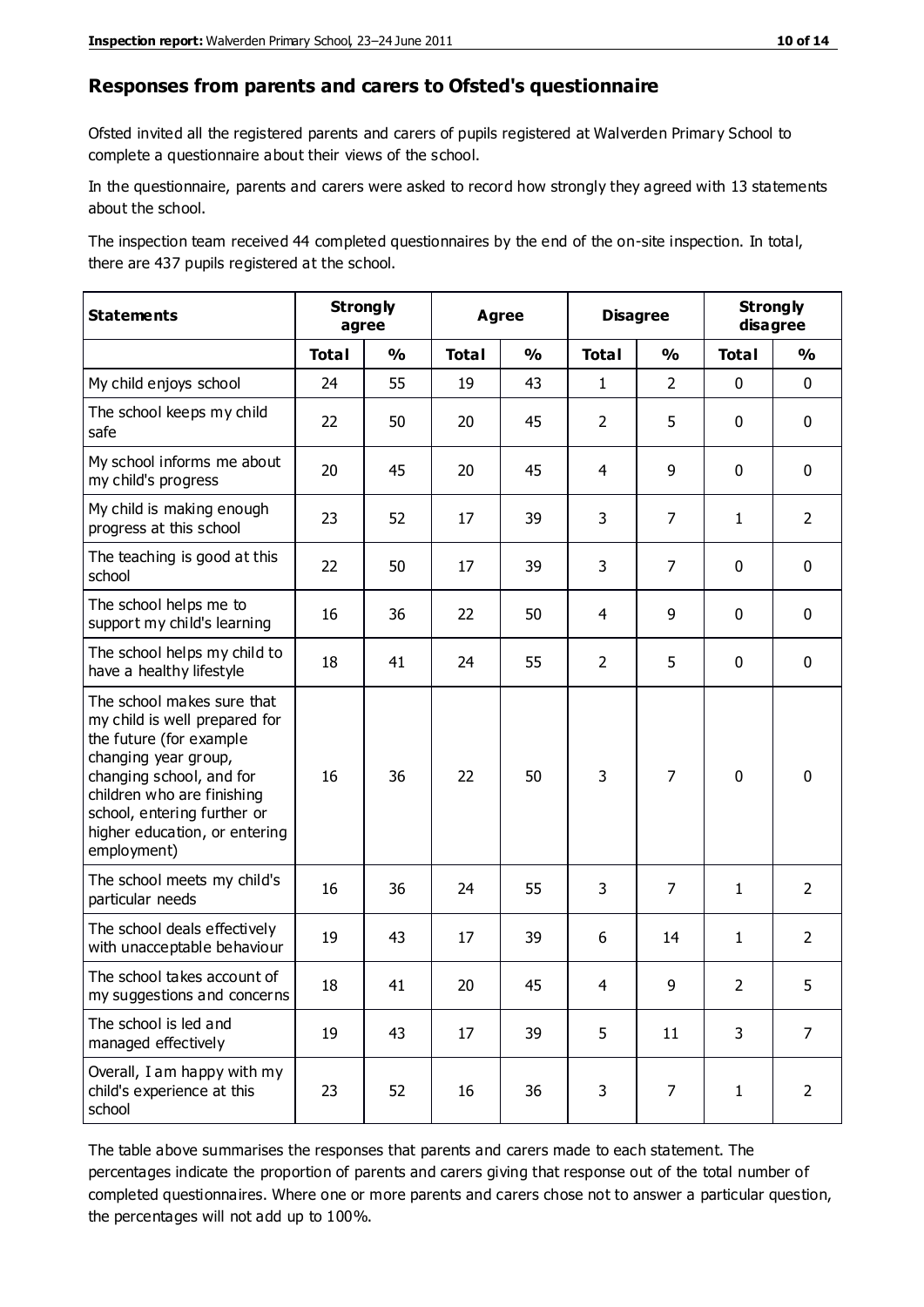# **Glossary**

| Grade   | <b>Judgement</b> | <b>Description</b>                                                                                                                                                                                                            |
|---------|------------------|-------------------------------------------------------------------------------------------------------------------------------------------------------------------------------------------------------------------------------|
| Grade 1 | Outstanding      | These features are highly effective. An outstanding school<br>provides exceptionally well for all its pupils' needs.                                                                                                          |
| Grade 2 | Good             | These are very positive features of a school. A school that<br>is good is serving its pupils well.                                                                                                                            |
| Grade 3 | Satisfactory     | These features are of reasonable quality. A satisfactory<br>school is providing adequately for its pupils.                                                                                                                    |
| Grade 4 | Inadequate       | These features are not of an acceptable standard. An<br>inadequate school needs to make significant improvement<br>in order to meet the needs of its pupils. Ofsted inspectors<br>will make further visits until it improves. |

## **What inspection judgements mean**

## **Overall effectiveness of schools**

|                       | Overall effectiveness judgement (percentage of schools) |      |                     |                   |
|-----------------------|---------------------------------------------------------|------|---------------------|-------------------|
| <b>Type of school</b> | <b>Outstanding</b>                                      | Good | <b>Satisfactory</b> | <b>Inadequate</b> |
| Nursery schools       | 46                                                      | 48   | 6                   |                   |
| Primary schools       | 6                                                       | 47   | 40                  | 7                 |
| Secondary schools     | 12                                                      | 39   | 38                  | 11                |
| Sixth forms           | 13                                                      | 42   | 41                  | 3                 |
| Special schools       | 28                                                      | 49   | 19                  | 4                 |
| Pupil referral units  | 14                                                      | 45   | 31                  | 10                |
| All schools           | 10                                                      | 46   | 37                  |                   |

New school inspection arrangements were introduced on 1 September 2009. This means that inspectors now make some additional judgements that were not made previously.

The data in the table above are for the period 1 September 2010 to 31 December 2010 and are consistent with the latest published official statistics about maintained school inspection outcomes (see **[www.ofsted.gov.uk](http://www.ofsted.gov.uk/)**).

The sample of schools inspected during 2010/11 was not representative of all schools nationally, as weaker schools are inspected more frequently than good or outstanding schools.

Percentages are rounded and do not always add exactly to 100.

Sixth form figures reflect the judgements made for the overall effectiveness of the sixth form in secondary schools, special schools and pupil referral units.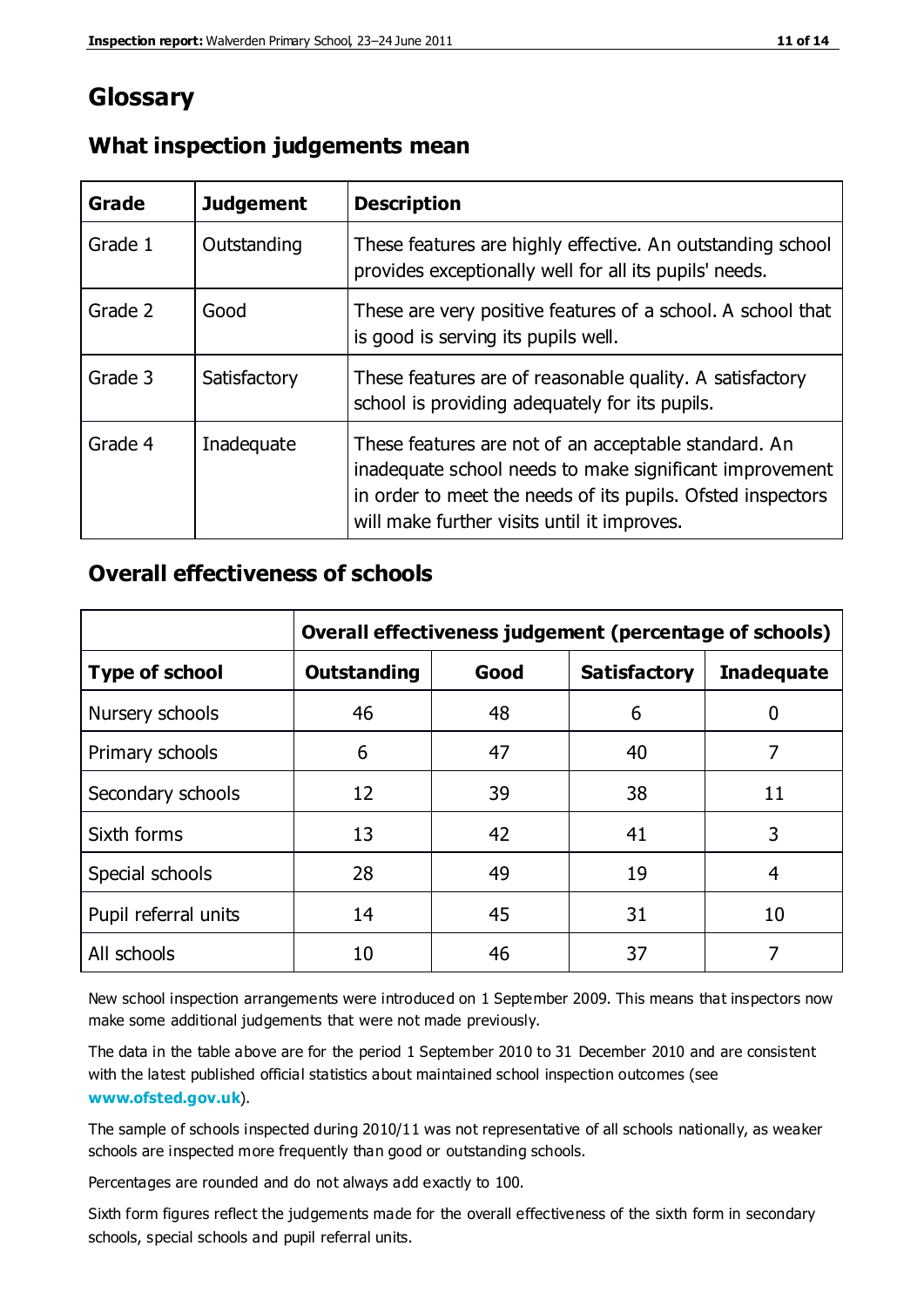# **Common terminology used by inspectors**

| Achievement:               | the progress and success of a pupil in their learning,<br>development or training.                                                                                                                                                          |  |  |
|----------------------------|---------------------------------------------------------------------------------------------------------------------------------------------------------------------------------------------------------------------------------------------|--|--|
| Attainment:                | the standard of the pupils' work shown by test and<br>examination results and in lessons.                                                                                                                                                   |  |  |
| Capacity to improve:       | the proven ability of the school to continue<br>improving. Inspectors base this judgement on what<br>the school has accomplished so far and on the quality<br>of its systems to maintain improvement.                                       |  |  |
| Leadership and management: | the contribution of all the staff with responsibilities,<br>not just the headteacher, to identifying priorities,<br>directing and motivating staff and running the school.                                                                  |  |  |
| Learning:                  | how well pupils acquire knowledge, develop their<br>understanding, learn and practise skills and are<br>developing their competence as learners.                                                                                            |  |  |
| Overall effectiveness:     | inspectors form a judgement on a school's overall<br>effectiveness based on the findings from their<br>inspection of the school. The following judgements,<br>in particular, influence what the overall effectiveness<br>judgement will be. |  |  |
|                            | The school's capacity for sustained<br>improvement.                                                                                                                                                                                         |  |  |
|                            | Outcomes for individuals and groups of pupils.                                                                                                                                                                                              |  |  |
|                            | The quality of teaching.                                                                                                                                                                                                                    |  |  |
|                            | The extent to which the curriculum meets<br>pupils' needs, including, where relevant,<br>through partnerships.                                                                                                                              |  |  |
|                            | The effectiveness of care, guidance and<br>support.                                                                                                                                                                                         |  |  |
| Progress:                  | the rate at which pupils are learning in lessons and<br>over longer periods of time. It is often measured by<br>comparing the pupils' attainment at the end of a key                                                                        |  |  |

stage with their attainment when they started.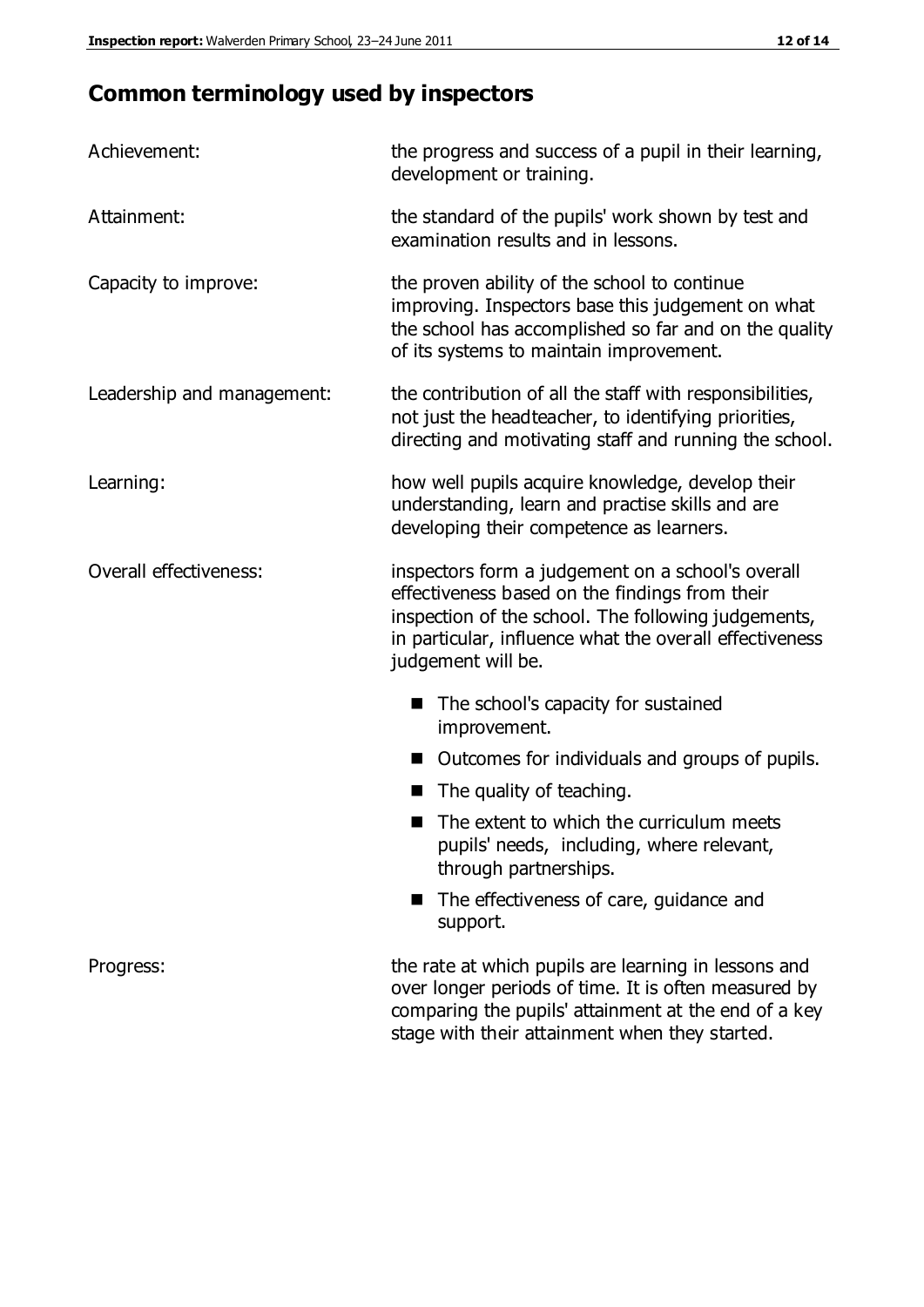## **This letter is provided for the school, parents and carers to share with their children. It describes Ofsted's main findings from the inspection of their school.**

27 June 2011

#### Dear Pupils

#### **Inspection of Walverden Primary School, Nelson, BB9 0TL**

Thank you for the warm welcome you gave to us when we inspected your school recently. We listened carefully to what you had to say and looked closely at the questionnaires you completed. Thank you, in particular, to the pupils who met with us and to those who showed us around school so happily.

Yours is a satisfactory and improving school and it no longer requires a 'notice to improve'. You are cared for well and you are confident and thoughtful young people. You enjoy learning and your attendance is much better. Your work is also much improved. Well done! Your leaders are united in their determination to improve your school even more.

Children in the Nursery and Reception classes are welcomed into school by staff and older pupils and enjoy playing and learning.

You make satisfactory progress in your work. Pupils with special educational needs and/or disabilities make good progress because of the good care and support they receive. We have asked your school to concentrate on improving your work in writing and mathematics by concentrating more on improving your spelling, punctuation, grammar and your problem-solving skills. We want you to have more opportunities to develop your skills in literacy and numeracy in a range of subjects. We would like the good teaching you receive to be even better, especially in Key Stage 1, so that each one of you is challenged to achieve your best work.

You can all help by continuing to work hard because we know how eager you are to do your best.

We wish you all the very best for your future.

Yours sincerely

Marie Cordey Lead inspector